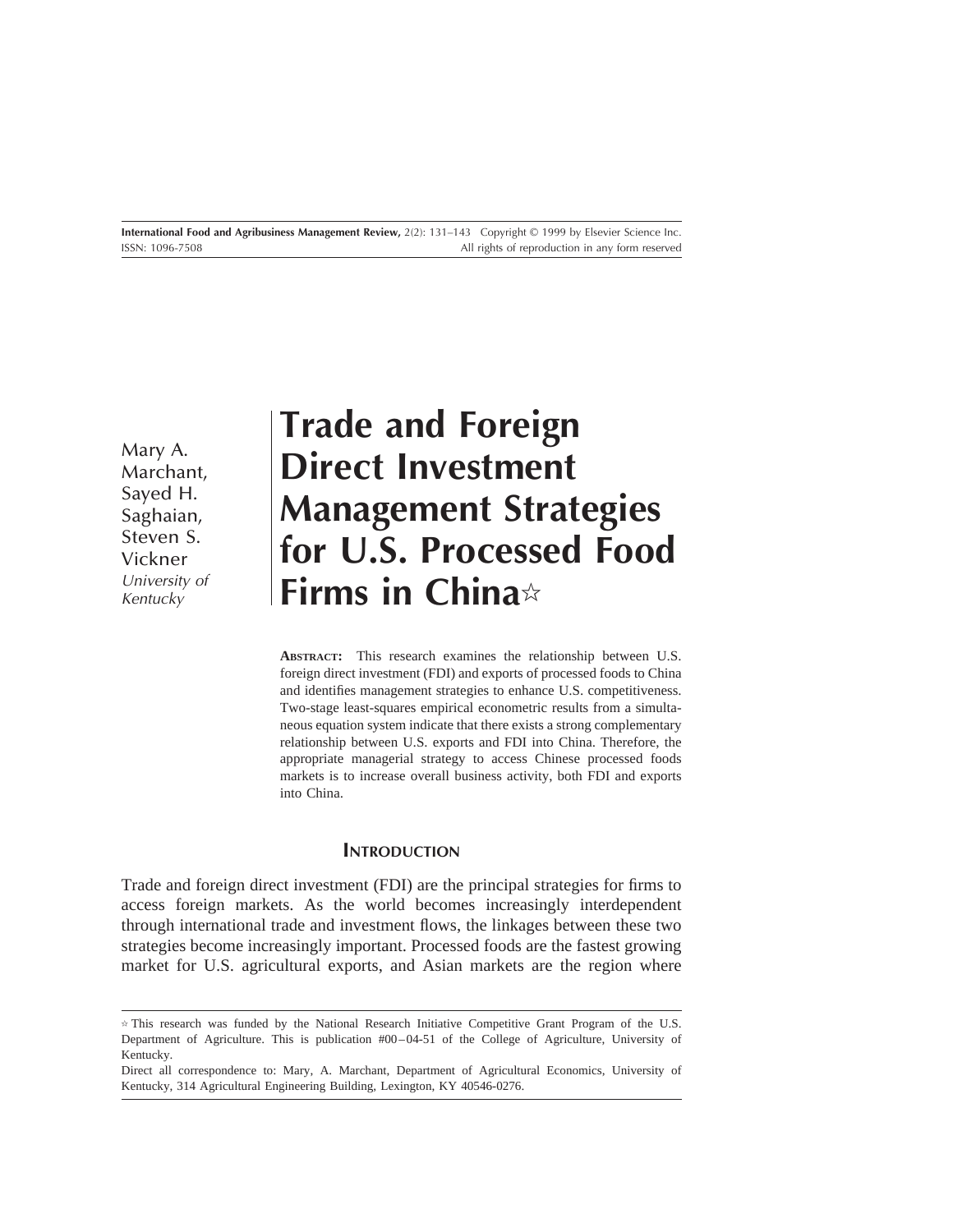exports have grown fastest. Additionally, foreign affiliate sales, which stem from U.S. FDI, have grown faster than exports (U.S. Dept. of Agriculture, Economic Research Service [USDA-ERS], 1997). A key question regarding U.S. competitiveness is whether exports and FDI are complements or substitutes; does FDI displace or enhance exports? The overall goal of this research was to model the relationship between U.S. FDI and exports for processed food products into China to determine whether U.S. FDI and exports are substitutes or complements and to identify management strategies for U.S. agro-food firms to enhance competitiveness.

The U.S. is the largest food exporting country in the world, and its multinational agribusinesses also supply the world with much of its FDI in food and kindred products. The total value of global trade in processed food products climbed from \$38 billion in 1972 to \$256 billion in 1993, an annual growth rate of 9.5%, which has dramatically exceeded trade in bulk agricultural exports (Henderson et al., 1996). East Asia is the most populous region in the world and also among the fastest growing. This research focused specifically on U.S. exports and FDI with China, where for example, real gross domestic product (GDP) growth in China exceeded 10% for most of the last decade. As incomes rise, the demand for more and higher quality food also rises.

## **U.S. Trade in Processed Foods and Bulk Commodities**

As described by Henderson et al. (1996), international trade in processed foods has been the most rapidly growing portion of world food and agricultural trade during the past decade. Processed food's share of global agricultural trade rose from 58% in 1972 to 67% in 1993, making up two thirds of the \$381 billion global trade in agricultural products and commodities. The U.S. is a key player on the world market for processed food trade, with a global market share of 10%.

These global trends mirror developments in U.S. trade, where U.S. exports of processed foods, which are also referred to as high-value products, now outpace bulk commodity exports (USDA-ERS, 1997). Historically, bulk commodities accounted for the majority of U.S. agricultural exports. In 1991, U.S. processed foods surpassed bulk goods in export value. The United States Department of Agriculture (USDA-ERS, 1997) identified this export growth in processed products stemming from a response to growing demand in East Asia and North America, where incomes are increasing; diets are diversifying; and, in the case of some East Asian markets, production capacity is very constrained. Additionally, USDA trade forecasts indicate that

the composition of trade will continue to shift toward high value products. HVP [high-value products] exports are expected to increase about 6% a year between 1996 and 2005, while bulk commodity exports are expected to increase slightly more than 3% a year. (USDA-ERS, 1997; Fig. 1).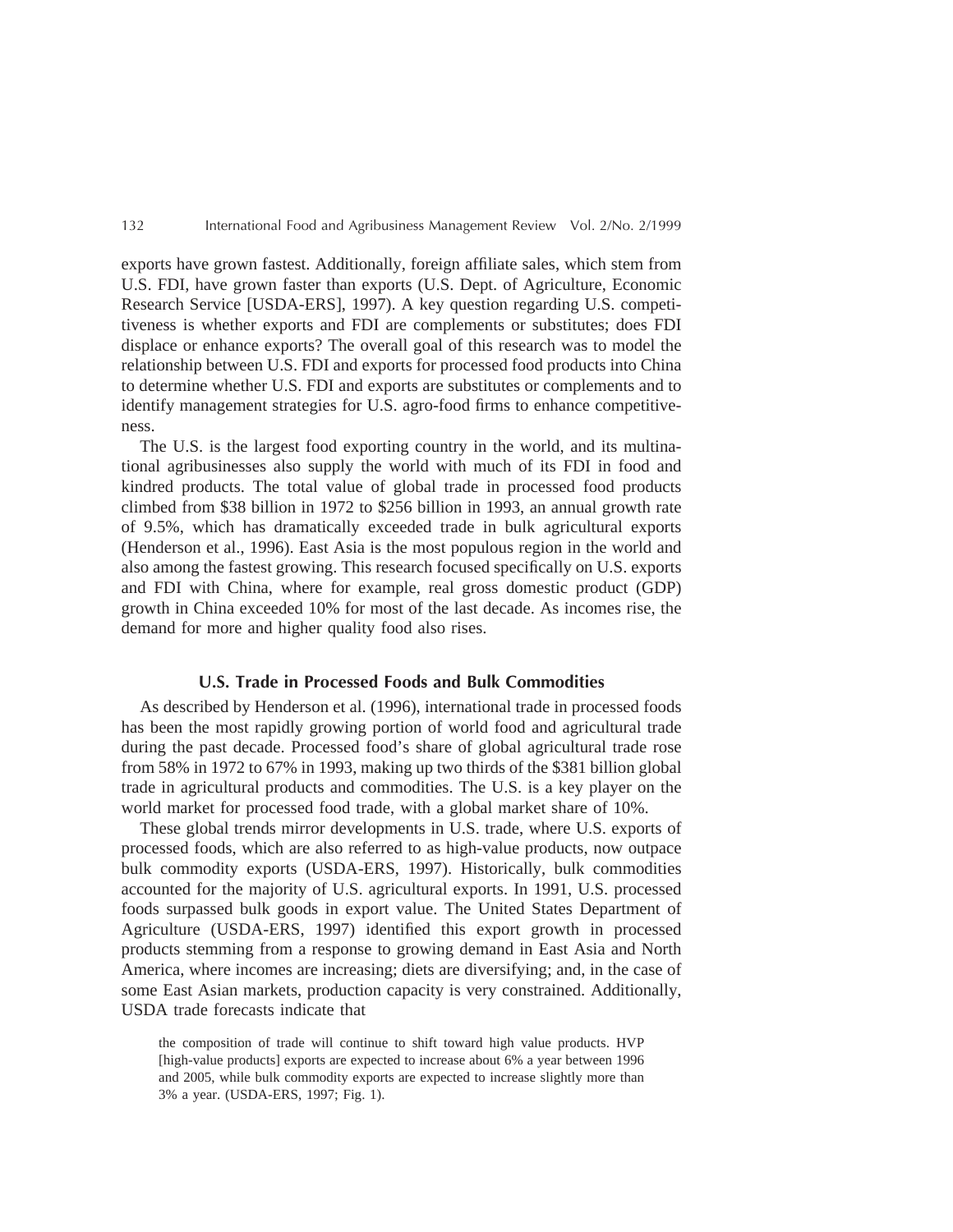

**Figure 1.** Projected export growth rates for agricultural products: total agricultural exports, bulk, and high value products (HVP) (Source: USDA-ERS, 1997).

Thus, high-value processed food products are the growth market for U.S. exports, and this study focused on them.

## **Relationship Between U.S. Agricultural Exports and FDI**

As described above, international trade in processed foods has been the most rapidly growing portion of U.S. food and agricultural trade during the past decade. Even more significant are sales from foreign affiliates of U.S. food manufacturing firms, where sales are the direct result from U.S. FDI in other countries. Henderson et al. (1996) observed that foreign affiliate sales have long exceeded the value of U.S. exports, but since 1985, this gap has widened. In 1996, sales from foreign affiliates reached \$121 billion, nearly four times larger than U.S. exports of \$34 billion (USDA-Foreign Agricultural Trade of the United States [FATUS]; U.S. Dept. of Commerce; Fig. 2). Thus, FDI sales of processed foods is larger and has grown faster than U.S. agricultural exports.

## **Potential Growth Market for the United States**

China is the most populated country in the world and its real GDP growth has exceeded 10% for much of the last decade. U.S. exports to China, including Hong Kong, more than doubled, from \$1.4 billion in 1992 to \$3.7 billion in 1997 (USDA *Agricultural Fact Book*). As Chinese incomes rise, the demand for more and higher quality food also rises. As food production has expanded in China, the country has sought foreign investment to improve its agricultural production capacity and food processing productivity. China encourages FDI, and in the past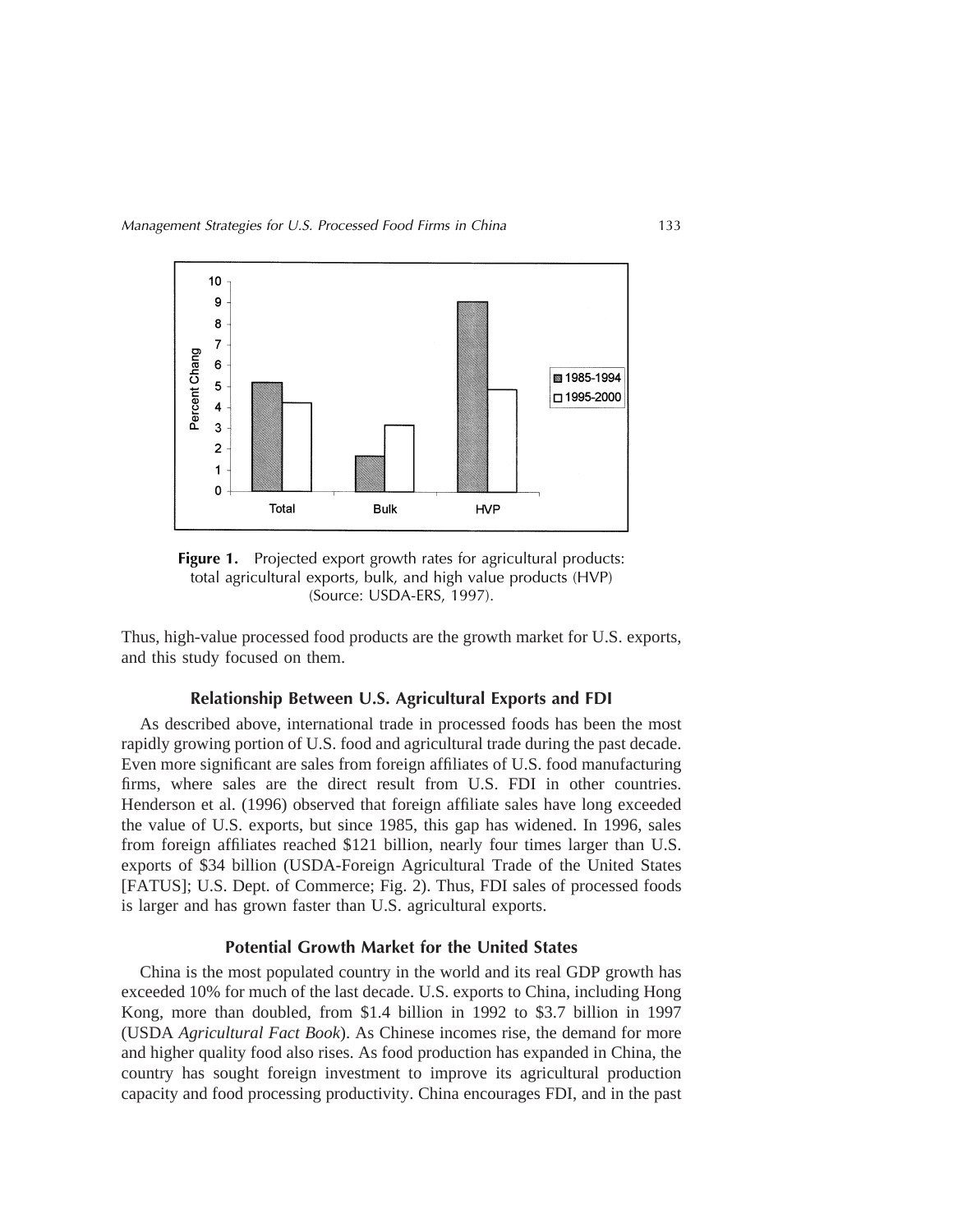

**Figure 2.** U.S. foreign affiliate sales (FDI sales) and exports of processed food products (Source: USDA-FATUS and U.S. Dept. of Commerce).

has discouraged imports to help its food processing industry. Desired membership in the World Trade Organization may discourage this. Furthermore, at present China is a net exporter of food.

In regard to the trade with the U.S., China is a net importer of U.S. agricultural products. For processed foods, both U.S. exports and FDI into China have increased. For example, the U.S. exported approximately \$50 million of processed foods to China in 1982, whereas U.S. FDI in China was virtually nonexistent (USDA-FATUS; U.S. Department of Commerce). However, since then, U.S. exports and FDI of processed foods to China have continually increased. In 1997, U.S. exports of processed foods to China were about \$400 million, representing an eightfold increase from the 1982 level, and U.S. FDI of processed foods in China reached \$200 million.

#### **RELATED LITERATURE**

Trade and FDI theories have evolved through several stages. Theoretical models for FDI and trade originated from the neoclassical Heckscher-Ohlin-Samuelson, and Mundell models (Kojima, 1975; Varian, 1992). These models examine free trade and the FDI process between two countries, assuming that they have unequal resources or factor endowments, the same production technology, face perfect competition and free trade, and produce identical or homogeneous products.

Trade and FDI theory of processed foods currently focuses on industrial organization theory, such as imperfect competition, economies of scale, and product differentiation. This theory of trade and FDI is a collection of theories regarding ownership, location, and internalization, which were originally intro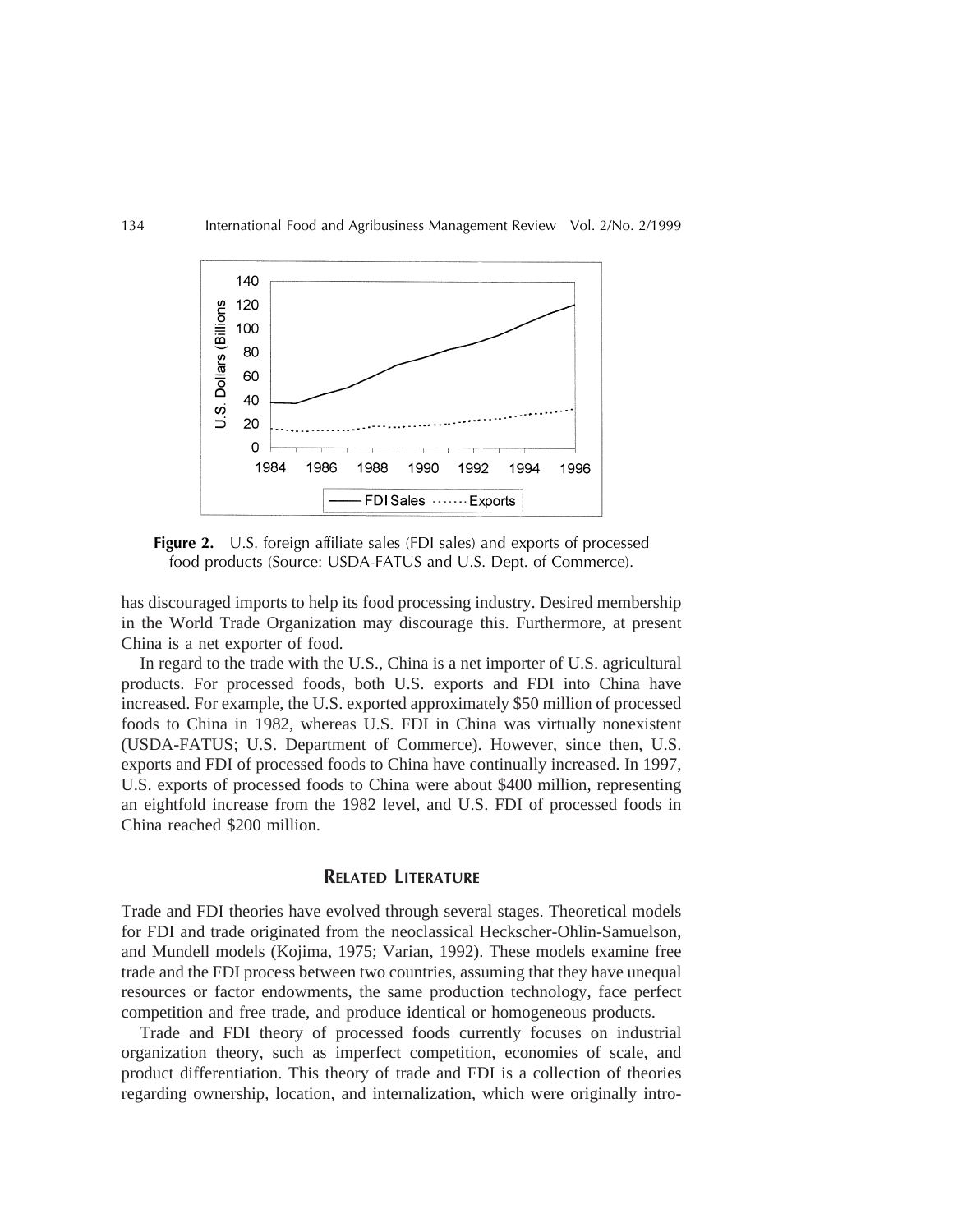duced by Dunning in 1981. The theories most relevant to this research are the location advantage and internalization theories. Location advantage of FDI is determined by the potential size of the host market, access to consumers, and market structures. Internalization theory explains why multinational enterprises establish foreign production by using the FDI mode in contrast to exporting or licensing their products abroad without capital movements.

#### **Exports versus FDI**

In the above traditional models, the FDI process is treated as an international capital transfer between two countries. These neoclassical theories concluded that as international factors become mobile, differences in countries' factor endowments become smaller and trade flows between countries decline. In this context, trade exports will eventually be displaced by FDI. Thus, exports and FDI are viewed as substitutes (Dunning and Rugman, 1985; Gopinath et al., 1997).

Hymer (1976) argued that multinational enterprises have become institutions that transfer intangible assets, such as knowledge, technology, and brand names, into markets in other countries. As these intangible assets flow into another country, they attract movement on factors of production, which increase trade flows. In this case, FDI and trade have a complementary relationship, where both trade and FDI increase.

Empirical studies of the relationship between exports and FDI in the food processing industry have mixed results. Overend et al. (1997) found evidence equally divided among complement, substitute, and neutral relationships between trade and FDI. Connor (1983) and Pagoulatos (1983) concluded that the effect of FDI on exports depends on the mode of FDI entry. Acquisition of an existing firm and horizontal FDI are considered substitutes for exports because they are driven by competitive advantages of the home country (Kojima, 1975). Alternatively, greenfield investment, where the parent company builds a new facility in the host country, and vertically integrated FDI are considered complementary market access strategies with exports (Kojima, 1975; Graham, 1996).

Malanoski et al. (1997) concluded that FDI and exports were negatively correlated among developed countries (i.e., Organization for Economic Cooperation and Development countries). They found that the relationship between FDI and exports from developed countries to developing countries was positively correlated, especially in the Asian-Pacific region, indicating that FDI and exports are complements. Gopinath et al. (1997) confirmed this result. In particular, by using a sample of developed countries as host countries, they found that U.S. FDI was a substitute for exports from the home country.

Munirathinam et al. (1997, 1998) found that the Canada-United States Trade Agreement (CUSTA) stimulated both U.S. exports and FDI in Canadian food industries by \$2.3 billion and \$1.06 billion per year, respectively, since CUSTA's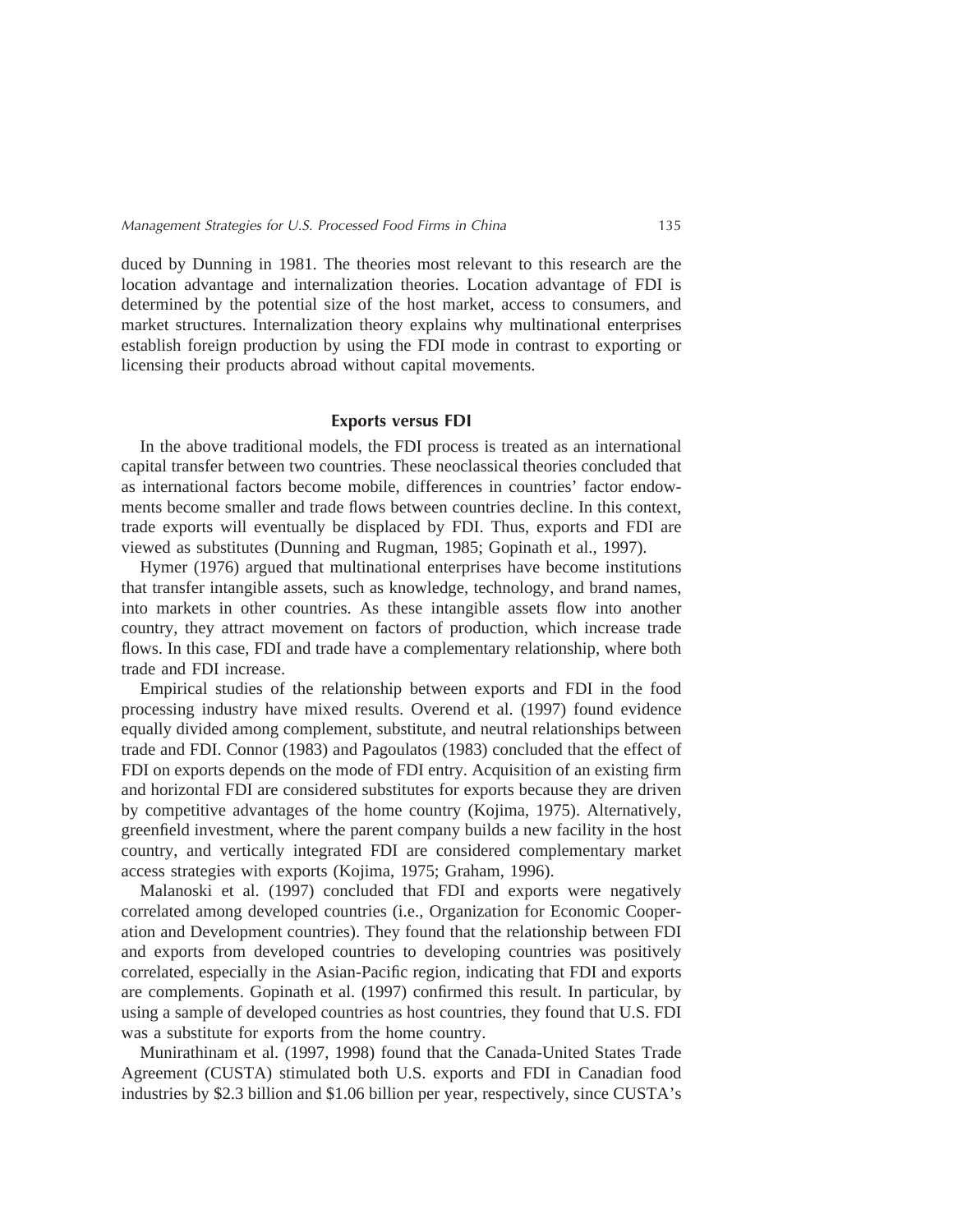enactment in 1989. This complementary relationship, we believe, is due to the effects of CUSTA, not the evolution of the food market. Econometric results indicated synergistic, complementary effects between export and FDI strategies used by food processing firms in both the U.S. and Canada.

According to Handy and Henderson (1994), most large food manufacturers rely more heavily on foreign investment than on exports as their major strategy to access foreign markets. Sales from U.S. foreign affiliates are 9–10 times larger than exports from their U.S. parent firms. This highlights the importance of using both trade and foreign affiliate sales data in assessing the international competitiveness of food manufacturing firms.

#### **Determinants of Exports and FDI**

Export determinants are based on net demand factors of the importing country. For example, Davison and Arnade (1987) investigated the demand for U.S. corn and soybean exports by the rest of the world. In their model, they tried to explain the variation in exports by using exchange rates, the U.S. export price, the importing country's GDP as an income variable, and the importing country's domestic production and price. Ruppel (1997) analyzed the determinants of U.S. exports of processed foods on 50 countries during 1989 to 1995. Real per capita GDP, real per capita reserves, and the real exchange rate were consistently inelastic, while price was elastic for European and Pacific Rim countries. Oscar and Simon (1994) and Ning and Reed (1995) investigated the determinants of FDI. In both studies the authors tried to explain the variation in FDI with GDP of the foreign country, real effective exchange rates, an index of labor costs, and interest rate differentials between the host and foreign country.

Previous studies of the relationship between exports and FDI have had mixed empirical results. For the purpose of this study, the relationship of FDI and exports between developed and developing countries is considered to be the most relevant. Thus, Malanoski et al.'s (1997) conclusion that FDI and exports are complementary between developed and developing countries is critical to our study. Given China's current objective to join the World Trade Organization, the impact of trade liberalization on FDI and exports is also relevant to this study. Thus, Munirathinam et al.'s (1997) conclusions that trade liberalization has a positive impact on both FDI and exports is noted.

## **MODEL DEVELOPMENT**

A system of simultaneous equations is used to model export and FDI strategies employed by U.S. agro-food firms for the Chinese processed food market. Based on the empirical findings in the literature review, the stylized theoretical econometric system of equations is given by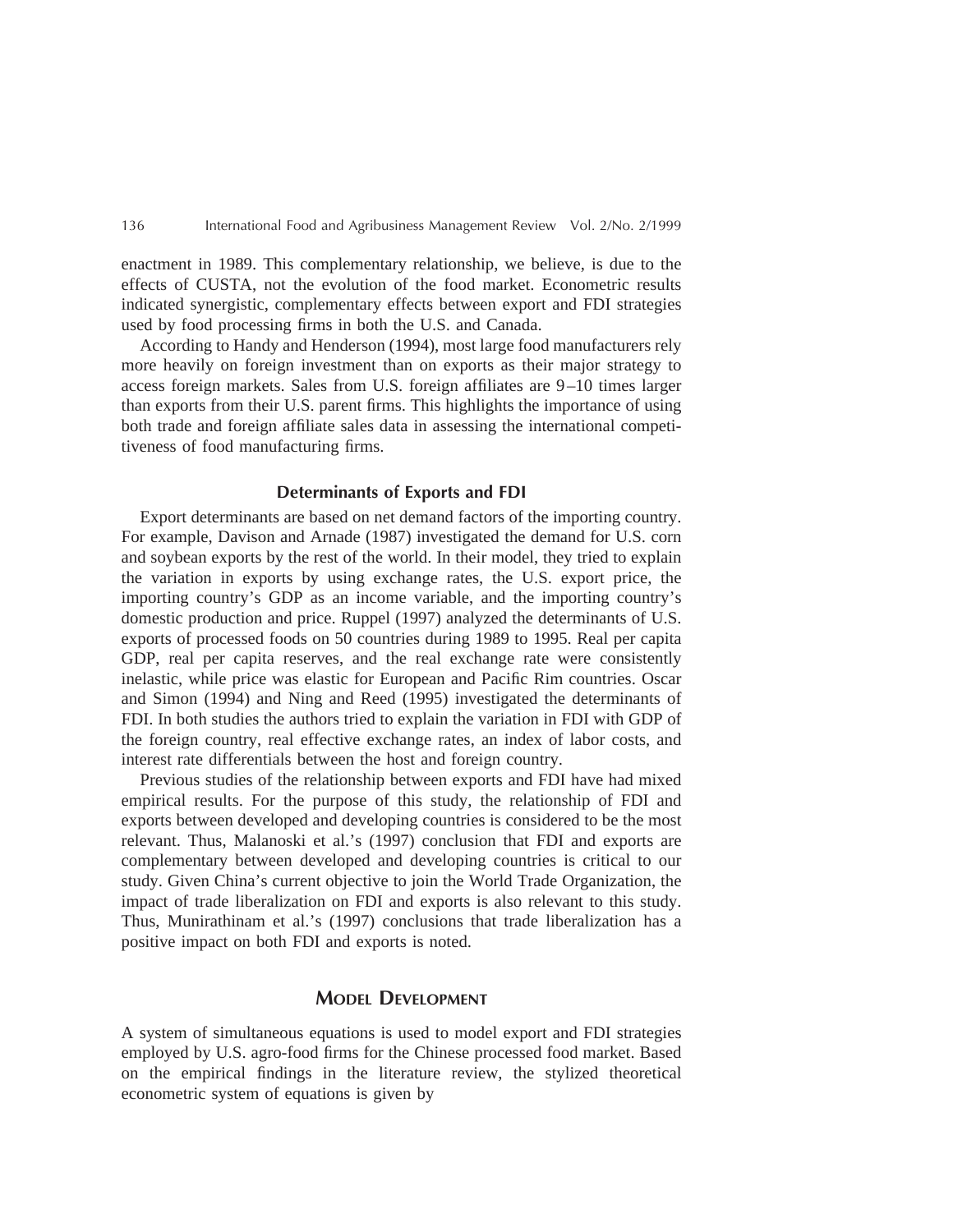$$
EXPORTS_t = f(ER_t, GDP_t, XPRICE_t, FDI_t) + \epsilon_{1t}
$$
 (1)

$$
FDI_t = g(ER_t, GDP_t, IR_t, EXPORTS_t) + \epsilon_{2t}
$$
 (2)

where *t* represents years; EXPORTS are U.S. exports of processed foods to China; FDI is the U.S. foreign direct investment in the Chinese food processing industry; ER is the exchange rate measured in Chinese Yuan per dollar; GDP is the gross domestic product for China; XPRICE is the price of U.S. exports to China; IR is the U.S. lending interest rate; and  $\epsilon_{1t}$  and  $\epsilon_{2t}$  are stochastic errors. The functions f and g presume linearity in the parameter estimates on the explanatory variables.

A priori, ER is expected to be inversely related to EXPORTS and directly related to FDI. Intuitively, this suggests that an appreciation in the U.S. dollar relative to the Chinese Yuan makes U.S. exports more expensive to Chinese importers, hence lowering U.S. exports to China and, thus, making FDI a more attractive alternative. GDP is a proxy for Chinese income and it is expected to be directly related to both EXPORTS and FDI. Hence higher incomes are expected to lead to higher consumption of processed U.S. food products regardless of distribution channel. XPRICE is expected to be inversely related to EXPORTS, indicating a downward sloping demand curve for exports. IR is expected to be inversely related to FDI because a higher U.S. interest rate increases the debt capital cost for U.S. firms to invest in China. The relationship between FDI and EXPORTS is difficult to predict a priori based on the mixed results in the literature. If there is a direct relationship between the two variables, FDI and EXPORTS are considered complementary, whereas an inverse relationship would indicate a substitute relationship.

## **DATA DESCRIPTION**

The annual data for the period 1982 to 1997 were collected. Data for EXPORTS and XPRICE of processed foods to China were taken from the FATUS calendar year report. Thirteen different categories of processed and consumer-ready foods were analyzed. These included meats and meat products; poultry meats; dairy products; fats, oils, and greases; grains and feeds; fresh fruits; dried, canned, and frozen fruits; fruit juice including frozen; nuts and nut preparations; fresh vegetables; frozen and canned vegetables; pulses (i.e., dried beans, peas, and lentils); and oilseeds and oilseed products.<sup>1</sup> In the FATUS report, the 13 processed food categories are further itemized into subcategories. In general, all items reported by FATUS were used in each category, with the exception of dairy products, and grains and feeds, where nonprocessed food items were dropped. The dairy product category includes evaporated and condensed milk, nonfat dry milk, butter and anhydrous milkfat and cheese, while fluid milk and dried whey were excluded. The grains and feeds category includes wheat flour, rice paddy, and feed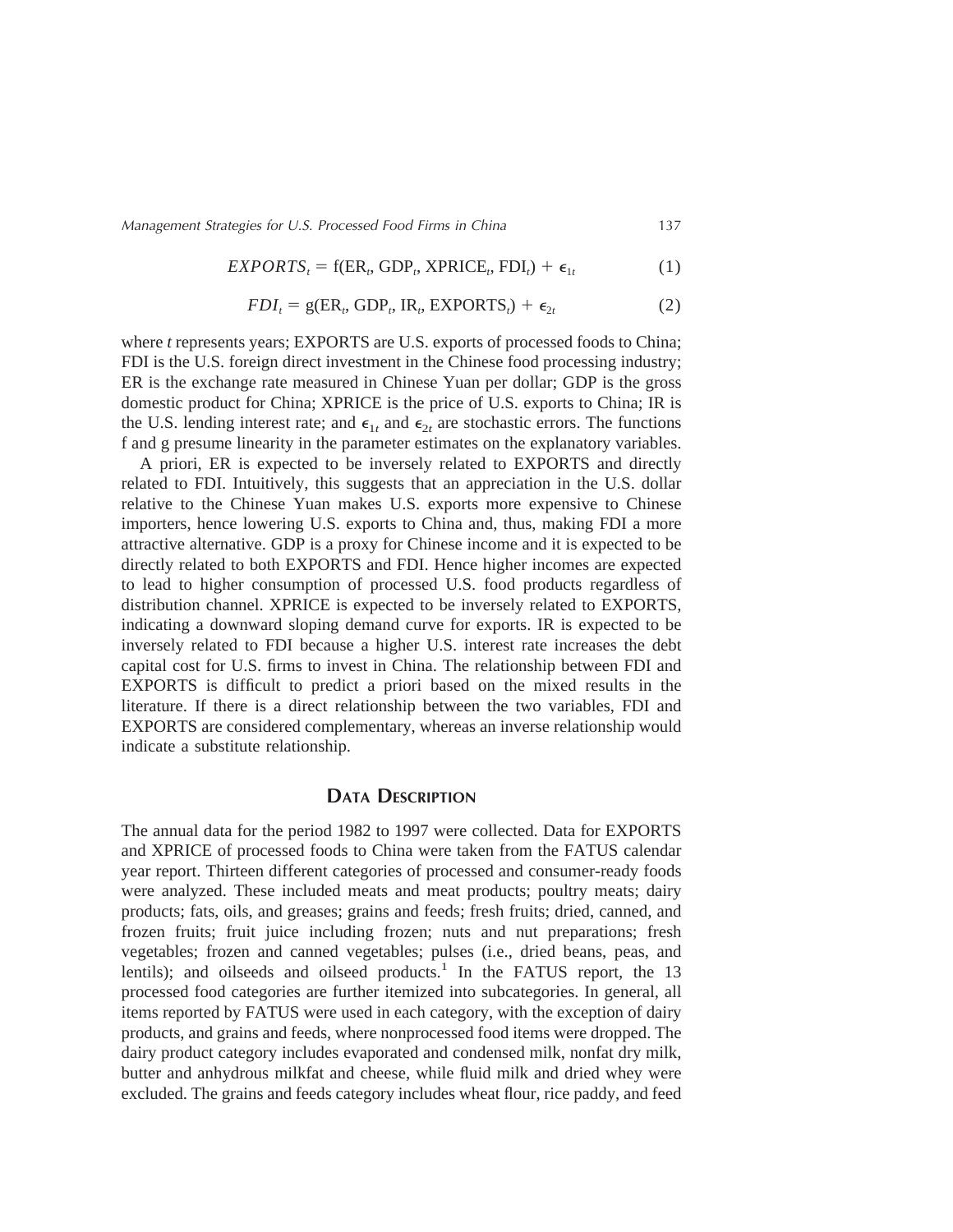grain products, such as cereals. In this category unmilled wheat and feed grains, which are not processed, were excluded.<sup>2</sup> Export data for each group in terms of quantity (metric tons), value (\$1,000), and unit value (\$) from FATUS were collected. For the EXPORTS and XPRICE variables, weighted averages of the 13 categories were aggregated by using export shares to China. Furthermore, the unit prices were divided by their 1990 values to calculate an index for the XPRICE variable.

The FDI data were taken from the U.S. Department of Commerce, Bureau of Economic Analysis (BEA). The FDI variable represents the U.S. direct investment position in China in millions of U.S. dollars. The BEA defines direct investment, an historical cost measure, to be equal to the net book value of U.S. parents' equity in, and net outstanding loan to, their foreign affiliates. A U.S. foreign affiliate is defined to be a business entity in which a U.S. citizen owns at least 10% of the voting stock. Data for the real GDP and IR were obtained from the *International Financial Statistics Yearbooks* of the International Monetary Fund (1998). GDP was measured in billions of Chinese Yuan. IR is the U.S. lending interest rate percentage per annum. The ER data were taken from the USDA-ERS (1997) Web site. It is the end-of-period average market exchange rate of number of Yuan per U.S. dollar. Descriptive statistics of our data are described in Table 1.

# **EMPIRICAL RESULTS**

Because FDI appears as a contemporaneous explanatory variable in Eq. (1) and EXPORTS appears similarly in Eq. (2), the regressor-error independence property is violated, rendering traditional ordinary least-squares estimates biased and inconsistent. In the literature, this knotty econometric problem has been coined "simultaneity bias." Instrumental variable estimation is standard recourse to recover the consistency property and is employed here (Kmenta, 1986). In particular, we estimated the unknown structural parameters in our simultaneous equations system by using the two-stage least-squares (2SLS) routine in the Eviews software package (1995).

The instrument set contains only strictly exogenous variables; ER, GDP, XPRICE, and IR were used to instrument FDI out of Eq. (1) and EXPORTS out of Eq. (2). Diagnostically, there was no reason to include lagged endogenous variables in the instrument set. The system given by Eqs. (1) and (2) is identified with respect to the order and rank conditions of identification. In fact, each equation is exactly identified according to the order condition (e.g., the number of included endogenous variables less one equals the number of excluded exogenous variables); thus there exists a solution to the system. Because Eqs. (1) and (2) do not contain the same instruments as explanatory variables, rank identification is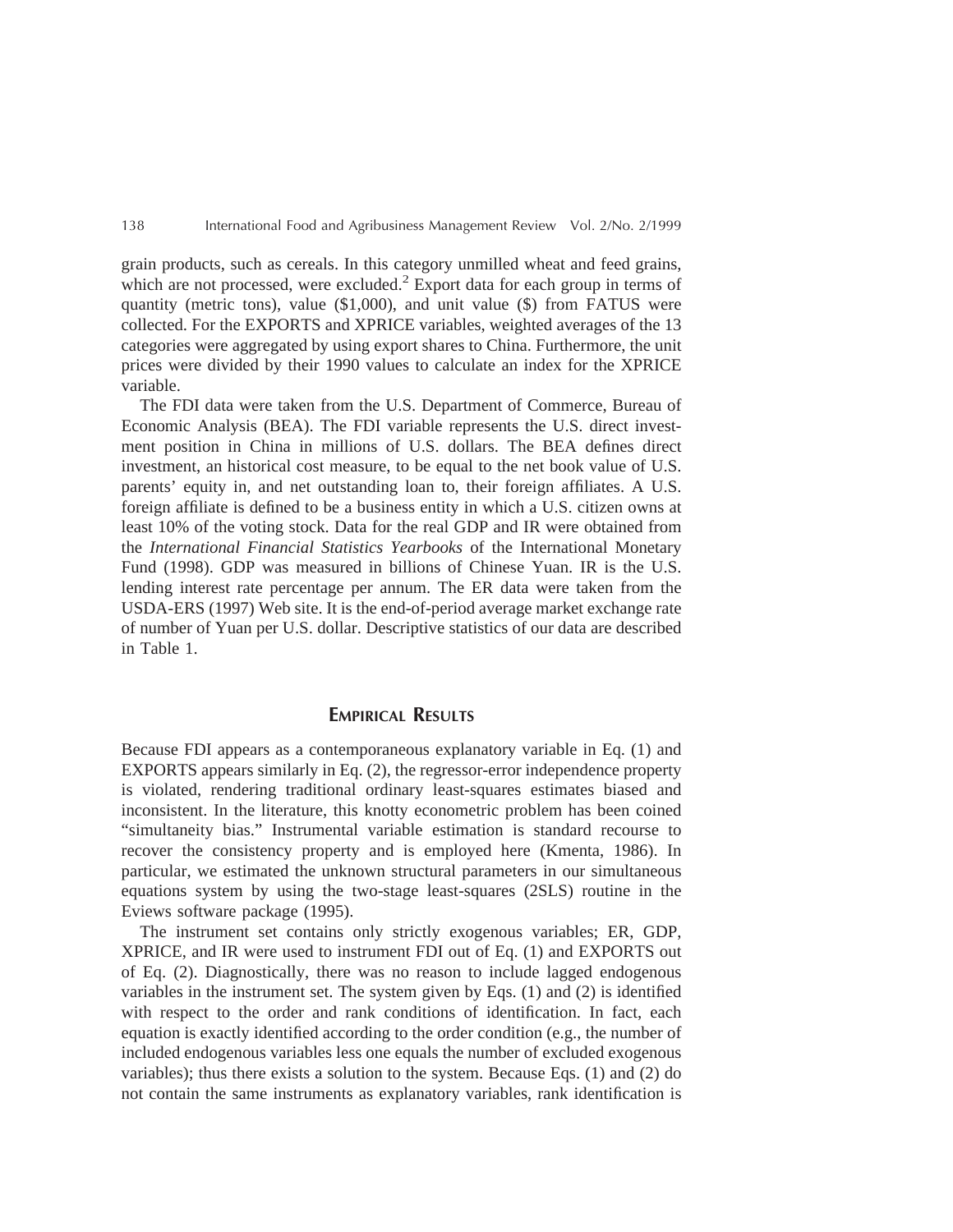| LCONOMICATE MOUCH                    |         |                           |         |                |  |  |
|--------------------------------------|---------|---------------------------|---------|----------------|--|--|
| Variable                             | Mean    | <b>Standard Deviation</b> | Minimum | <b>Maximum</b> |  |  |
| Exports (metric tons)                | 199,828 | 138,785                   | 89,039  | 529,479        |  |  |
| FDI (million dollars)                | 500     | 641                       |         | 1.849          |  |  |
| Exchange rate (Yuan per U.S. Dollar) | 4.43    | 0.92                      | 2.72    | 6.25           |  |  |
| GDP (billion Yuan)                   | 2.047   | 936                       | 864     | 3.850          |  |  |
| Export price (unit-free index)       | 0.96    | 0.10                      | 0.79    | 1.11           |  |  |
| Interest rate (percentage per annum) | 9.24    | 2.22                      | 6.00    | 14.86          |  |  |

**Table 1.** Descriptive Statistics of Continuous Variables in Econometric Modela

Note <sup>a</sup>Calculations based on 16 years of annual observations from 1982 to 1997.

also satisfied, indicating the solution to the system is unique. If, in the empirical inquiry, those instruments used as explanatory variables are found to be insignificant, the system will still remain identified, and the 2SLS estimates will be a unique and consistent estimate of the structural parameters.

Table 2 summarizes the point estimates of the unknown parameters in the final empirical model. Because all variables were transformed by using a natural logarithm, the parameter estimates have an elasticity interpretation. In the export equation, the parameter estimates for GDP and the exchange rate were found to be insignificant  $(p > .10)$  and so, were only excluded as explanatory variables from the final structural model. Over the analysis period in the study, this finding implies that, regardless of any temporary unfavorable macroeconomic conditions (i.e., an appreciation of the U.S. dollar against the Yuan), U.S. agro-food firms are committed to exporting to the Chinese market because of its long-run attractive-

|                                         | Exports      | <b>FDI</b> |
|-----------------------------------------|--------------|------------|
| Intercept                               | $11.64**$    | $-6.41**$  |
|                                         | $(0.08)^{b}$ | (0.89)     |
| Exports                                 |              | $0.61***$  |
|                                         |              | (0.06)     |
| <b>FDI</b>                              | $0.95**$     |            |
|                                         | (0.33)       |            |
| <b>Export Price</b>                     | $-1.91*$     |            |
|                                         | (1.11)       |            |
| Interest Rate                           |              | $-0.25*$   |
|                                         |              | (0.14)     |
| Model Diagnostics:                      |              |            |
| $R^2$                                   | 0.95         | 0.93       |
| Durbin-Watson d                         | 2.22         | 2.16       |
| Ljung-Box $Q$ (1 year lag) <sup>c</sup> | 0.44         | 0.65       |
| <b>ARCH LM F-statistic</b>              | 0.31         | 0.01       |
| Jarque-Bera                             | 1.29         | 0.77       |

**Table 2.** Point Estimates of Parameters in Trade Model<sup>a</sup>

Note <sup>a</sup> All variables are log-transformed so parameter estimates are elasticities. bStandard errors are in parentheses.

<sup>c</sup>The Ljung-Box Q-statistics for lags 2 to 10 were also not significant.

\*10% significance level, \*\*1% significance level.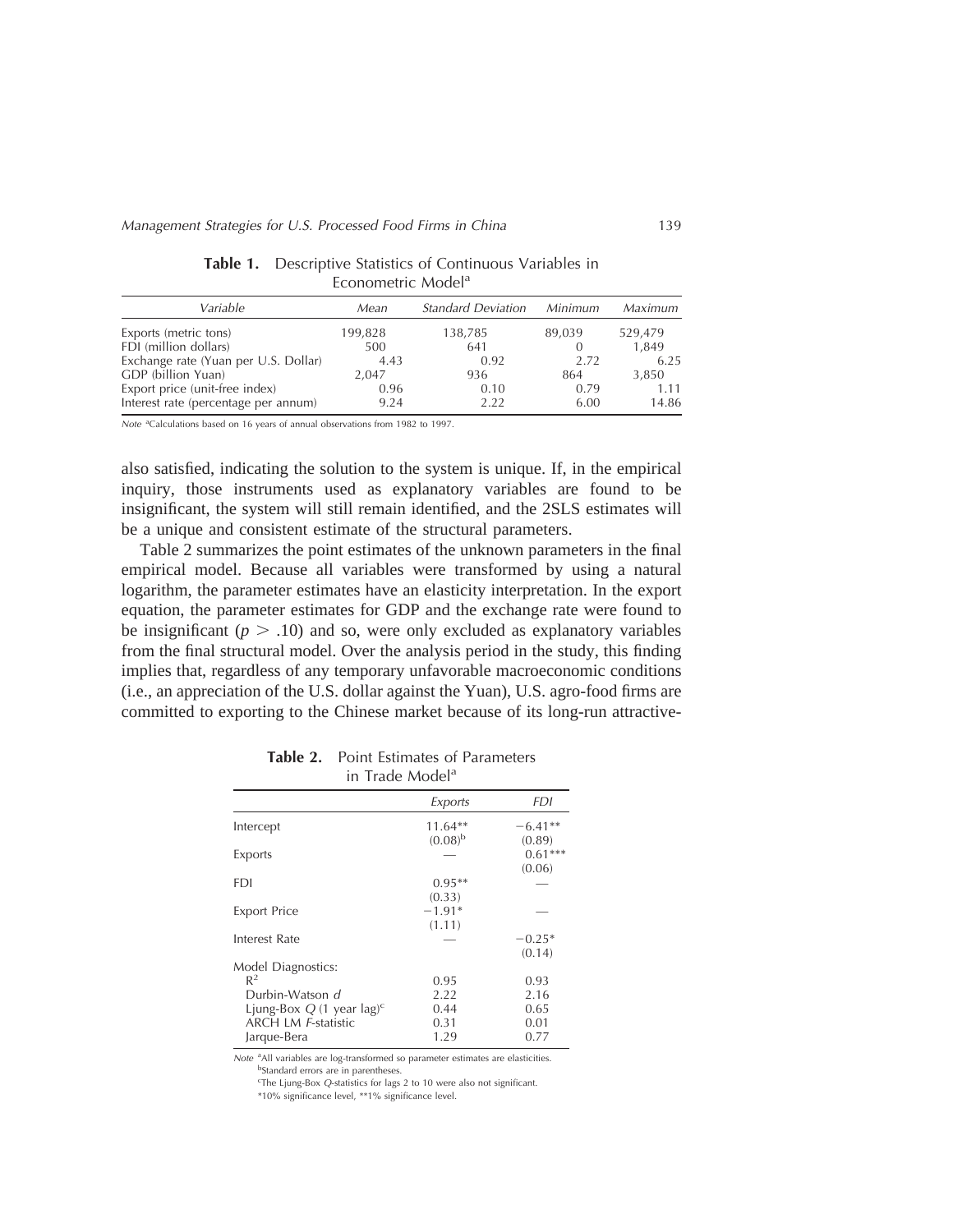ness. The information from these two variables, however, was still used to obtain the 2SLS parameter estimates in the structural model because GDP and the exchange rate were included with the export price and interest rate in the instrument set (Kmenta, 1986). The final empirical model is still properly identified.

The elasticity of export demand was found to be significant  $(p < .10)$  and, consistent with a priori expectations, negative. Export demand is price elastic; a 1% increase in export price leads to a 1.91% decrease in exports. Thus, by lowering price, exporters can increase total revenue. The parameter estimate on FDI was found to be significant ( $p < .01$ ) and positive, implying a complementary relationship between U.S. FDI and exports to China for processed foods. Thus, a 1% increase in U.S. FDI in China's processed food industry leads to a 0.95% increase in U.S. processed food exports to China. This result is consistent with findings in Malanoski et al. (1997) that a complementary relationship between FDI and exports is expected between developed and developing countries.

The complementary relationship between FDI and exports is further corroborated in the FDI equation [Eq. (2)]. The parameter estimate on exports was found to be significant ( $p < .01$ ) and positive. Hence, a 1% increase in U.S. processed food exports to China leads to a 0.61% increase in U.S. FDI in the Chinese food processing industry. As was the case in the exports equation, the parameter estimates on GDP and the exchange rate were found to be insignificant  $(p > .10)$ in our FDI equation [Eq. (2)], but information from these variables is still embodied in the 2SLS estimator of the model's structural parameters through the instrument set. Again, U.S. agro-food firms appear to be committed to the Chinese market regardless of any short-term undesirable macroeconomic conditions. The parameter estimate on the interest rate was found to be significant ( $p < 0.10$ ) and, consistent with a priori expectations, negative. In this case, a 1% increase in the interest rate leads to a 0.25% decrease in FDI. Higher debt capital costs lower a project's net present value, and, hence, deter investment.

The model fit the data well: 95% of the variation in exports and 93% of the variation in FDI was explained by our specification. As with any time series model, the issue of autocorrelation is important to address to preserve the sampling properties of the estimator. Both Durbin-Watson *d* statistics exceeded the upper limit critical value of 1.54 in the bounds test, indicating first-order autocorrelation or serial correlation did not exist at the 5% level. Additionally, to address higher order autocorrelation, we examined the correlogram of the residuals series across the data set and the associated Ljung-Box *Q*-statistics. The *p*-values for the *Q*-statistics well-exceeded the 10% threshold in both equations for 10 lags indicating no autocorrelation exists in the residuals; the residuals were a white noise process as desired. Using a Lagrange Multiplier test, we examined the residuals for an auto-regressive conditional heteroskedastic process. In each equation, we failed to reject the null hypothesis of homoskedasticity, indicating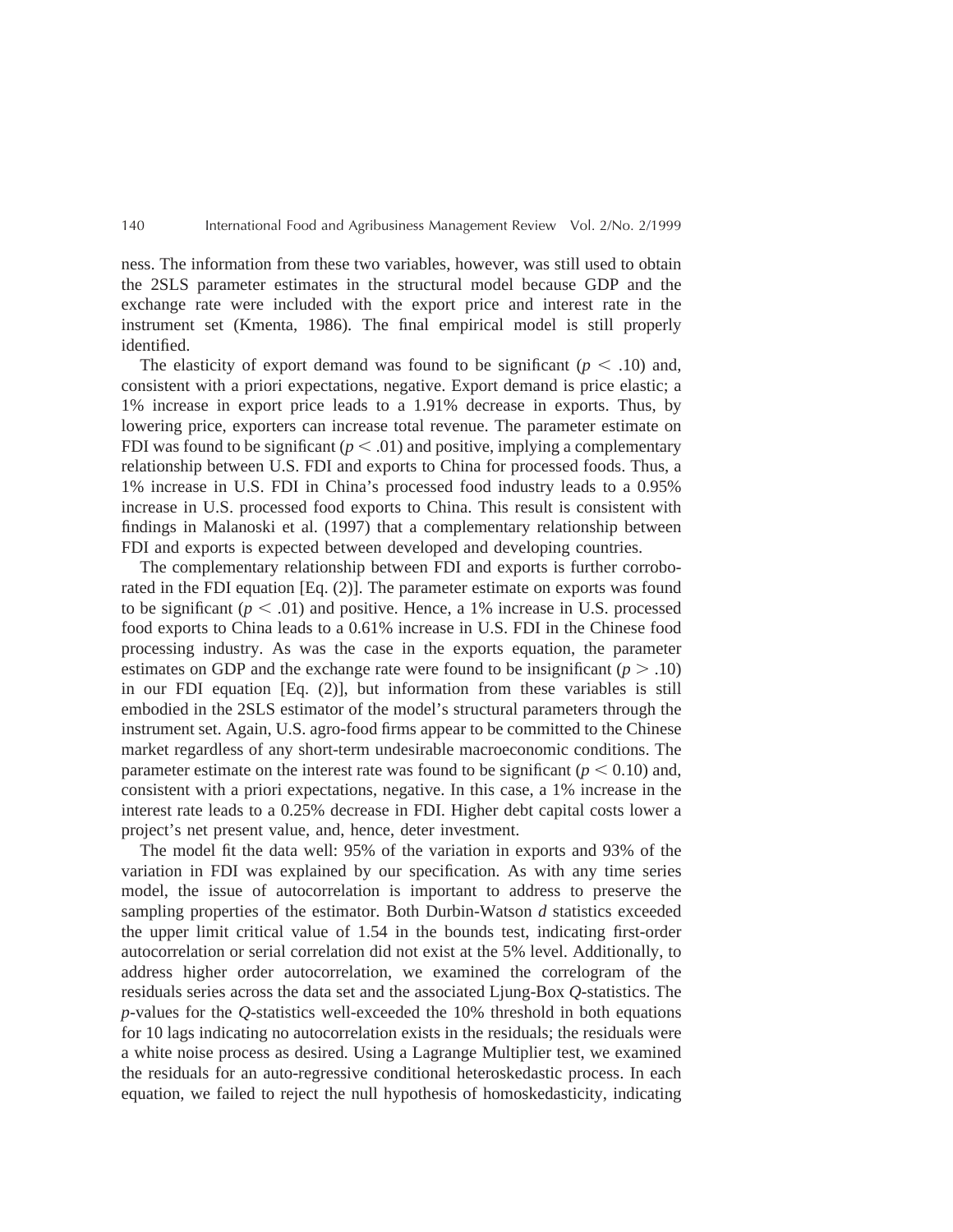the residuals were an auto-regressive conditional heteroskedastic-free process. Also, we failed to reject the null hypothesis that the residuals were normally distributed at the 1% level of significance when using the standard Jarque-Bera test statistic. Thus, the empirical residuals from the final structural model maintained the necessary theoretical properties to ensure the integrity of our statistical inferences and hypothesis testing.

## **SUMMARY AND MANAGEMENT IMPLICATIONS**

A simultaneous equation econometric model of U.S. processed foods FDI and exports to China was constructed by using annual data from 1982 to 1997. Exports and FDI were found to be complementary in each equation. This result is consistent with the trade literature for developing countries. As expected a priori, exports were found to be inversely related to export price, and FDI was found to be inversely related to the interest rate.

Market access decisions rely heavily on the export-FDI relationship. Given the complementarity between exports and FDI in this study, the appropriate management strategy for U.S. agro-food firms to access Chinese processed food markets is to increase overall business activity, both FDI and exports to China. A managerial decision to increase FDI in processed foods can help increase exports of processed foods to China and vice versa. However, an increase in the price of exports or an increase in the cost of debt capital make exports and FDI, respectively, less desirable strategies to increase the sales of processed food in China. These empirical results can help managers of U.S. agro-food firms in choosing the right strategy to ensure competitiveness.

## **NOTES**

- 1. The product coverage for exports and FDI do not completely match. The export categories exclude alcoholic beverages, soft drinks, and fish and seafood products, whereas FDI data includes all food and kindred products, including the above categories.
- 2. A detailed description of the subcategories may be obtained from us on request.

#### **REFERENCES**

- Connor, J. 1983. "Determinants of FDI by Food and Tobacco Manufacturers." *American Journal of Agricultural Economics,* 65, 394–404.
- Davison, C. W., and C. A. Arnade. 1987. *Export Demand for United States Corn and Soybeans,* Washington, DC: U.S. Dept. of Agriculture, Economic Research Service.
- Dunning, J. 1981. *International Production and Multinational Enterprise.* London: Allen and Unwin.
- Dunning, J., and A. M. Rugman. 1985. "The Influence of Hymer's Dissertation on the Theory of FDI." *American Economic Review,* 75, (2), 228–232.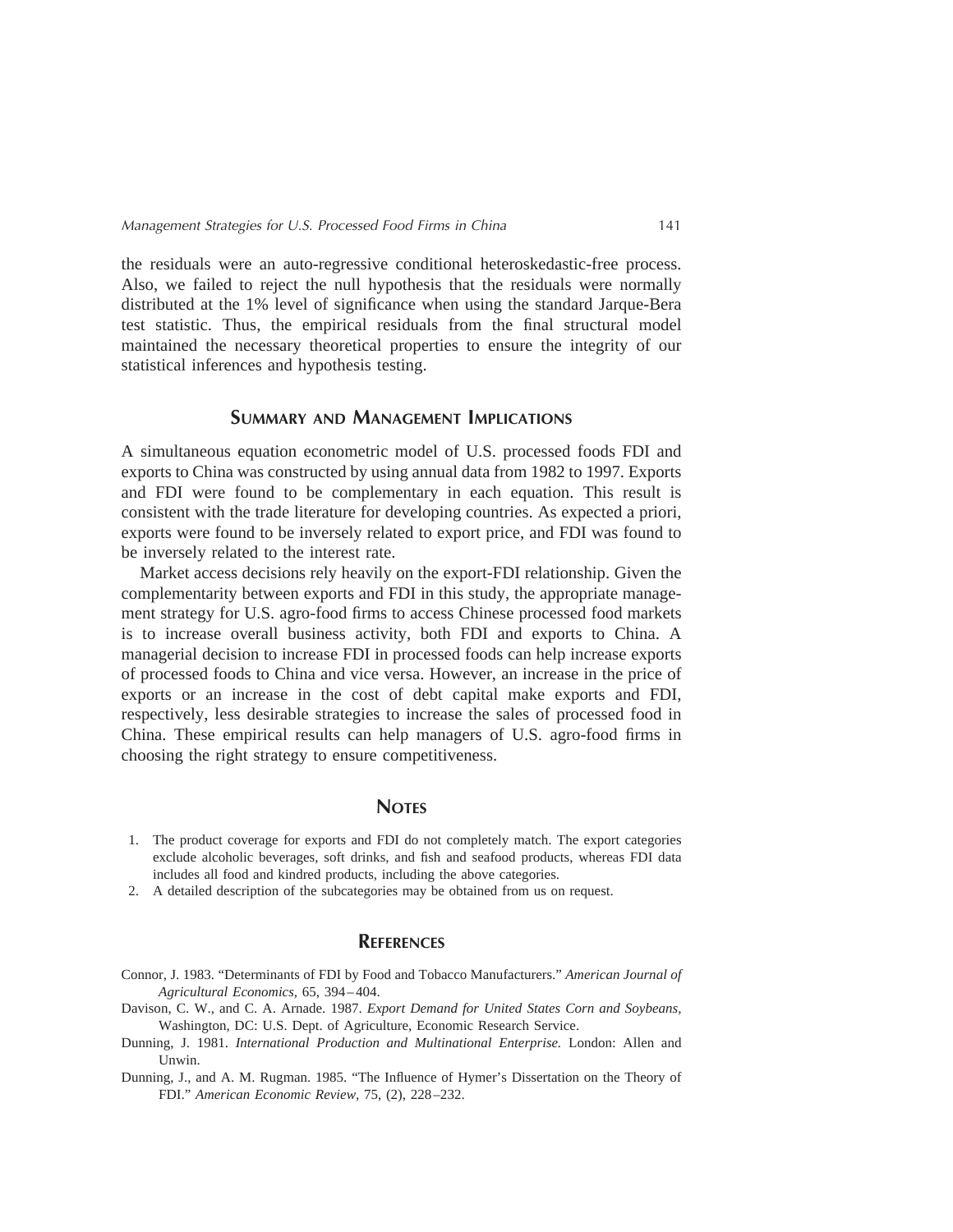- *EViews User's Guide: Economic Views for Windows and the Macintosh.* 1995. Irvine, CA: Quantitative Micro Software.
- Gopinath, M., D. Pick, and U. Vasavada. 1997. "The Economics of Foreign Direct Investment and Trade with an Application to the U.S. Food Processing Industry." Seminar Paper, U.S. Dept. of Agriculture, Economic Research Service.
- Graham, E. M. 1996. *The Relationship Between Trade and Foreign Direct Investment in the Manufacturing Industry: Empirical Results for the United States and Japan.* Institute for International Economics, Washington, DC.
- Handy, C., and D. Henderson. 1994. "Assessing the Role of Foreign Direct Investment in the Food Manufacturing Industry." In M. Bredhal, P. Abbott, and M. Reed, eds., *Competitiveness in International Food Markets* (pp. 203–230). Colorado: Westview Press.
- Henderson, D., C. R. Handy, and S. A. Neff, eds. 1996. *Globalization of the Processed Foods Market.* United States Department of Agriculture, Economic Research Service, Food and Consumer Economics Division, Agricultural Economics Report No. 742, Washington, DC.
- Hymer, S. H. 1976. *The International Operations of the National Firms: A Study of Direct Foreign Investment*. Cambridge, MA: The MIT Press.
- International Monetary Fund. 1998. *International Financial Statistics.* Washington DC: Calendar Year Report.
- Kmenta, J. 1986. *Elements of Econometrics,* 2nd Ed., New York: Macmillan Publishing Company.
- Kojima, K. 1975. "International Trade and Foreign Investment: Substitutes or Complements." *Hitotsubashi Journal of Economics,* 16, 1–12.
- Malanoski, M., C. Handy, and D. Henderson. 1997. "Time-Dependent Relationships in U.S. Processed Food Trade and Foreign Direct Investment." In S. R. Henneberry, ed., *Foreign Direct Investment and Processed Food Trade, Proceedings of the Conference of NCR-182 "Organization and Performance of World Food Systems* (pp. 1–30). Stillwater, OK: Oklahoma State University.
- Munirathinam, R., M. Marchant, and M. Reed. 1997. "The Canada U.S. Free Trade Agreement: Competitive Tradeoffs between Foreign Direct Investment and Trade." *International Advances in Economic Research,* 3, 3, 312–324.
- Munirathinam, R., M. Reed, and M. Marchant. 1998. "Effects of the Canada-U.S. Trade Agreement on U.S. Agricultural Exports." *International Food and Agribusiness Management Review,* 1, 1, 3, 405–415.
- Ning, Y., and M. Reed. 1995. "Locational Determinants of U.S. Foreign Direct Investment in Food and Kindred Products." *Agribusiness: An International Journal,* 11, 177–85.
- Oscar, B., and S. Simon. 1994. "An Econometric Analysis of FDI in Spain, 1964–89." *Southern Economic Journal,* 61, 1104–120.
- Overend, C., J. M. Connor, and V. Salin. 1997. "Foreign Direct Investment and U.S. Exports of Processed Foods: Complements or Substitutes?" In S. R. Henneberry, ed., *Foreign Direct Investment and Processed Food Trade, Proceedings of the Conference of NCR-182 "Organization and Performance of World Food Systems* (pp. 31–56). Stillwater, OK: Oklahoma State University.
- Pagoulatos, E. 1983. "FDI in United States Food and Tobacco Manufacturing and Domestic Economic Performance." *American Journal of Agricultural Economics,* 65, 405–11.
- Ruppel, F. J. 1997. "Determinants of U.S. Exports of Processed Foods: An Empirical Examination Using Pooled Data." Paper presented at the 1997 Kentucky Economic Association Conference, October.
- U.S. Dept. of Agriculture. *Agricultural Fact Book*. Washington, DC: Office of Communications, various issues.